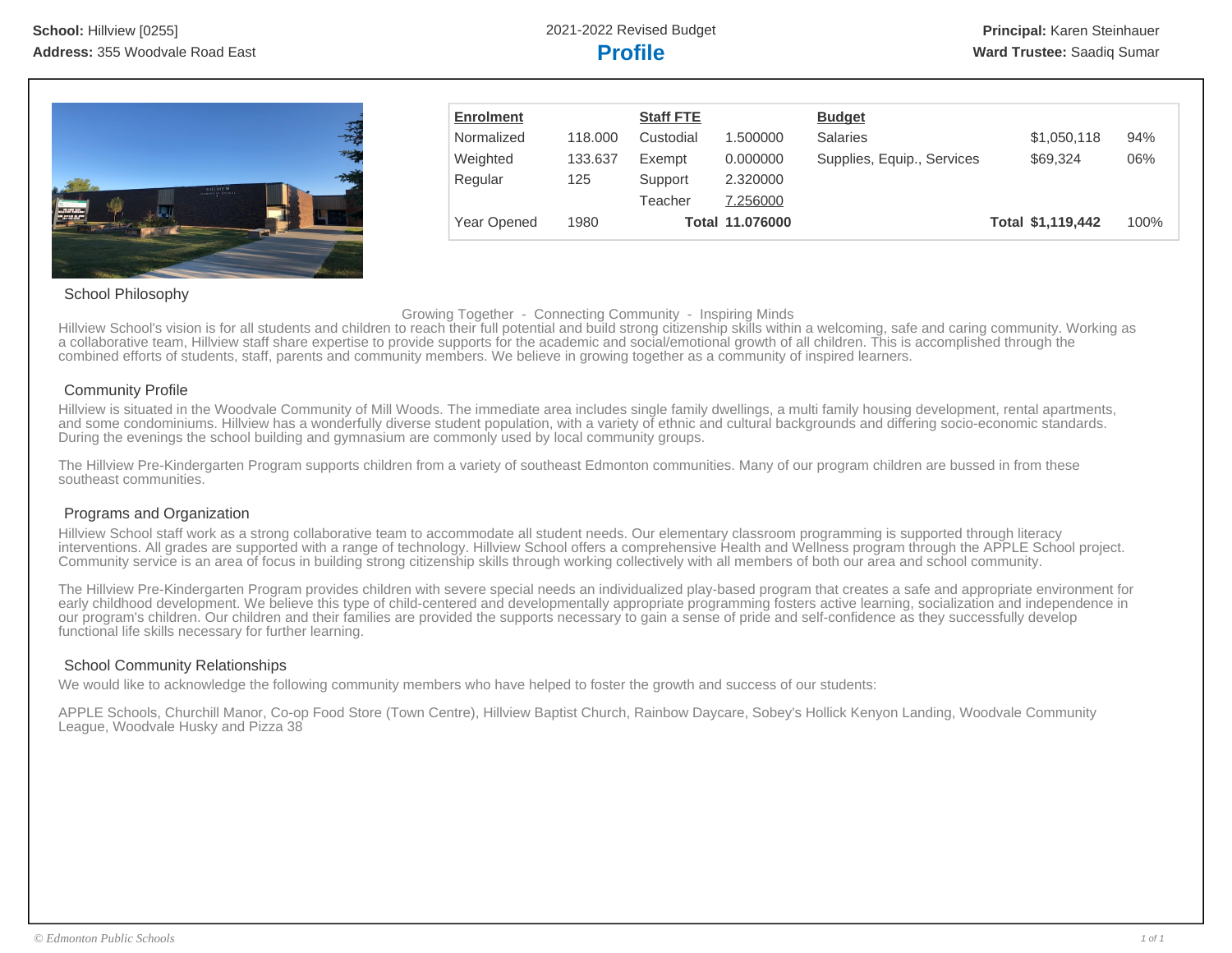**School:** Hillview [0255] 2020-2021 Results Review **Principal:** Debbie Windwick-Petkau Address: 355 Woodvale Road East **Results and Implications Results and Implications Ward Trustee:** Bridget Stirling

#### **Division Priorities 2018-2022**

- 1. Foster growth and success for every student by supporting their journey from early learning through high school completion and beyond.
- 2. Provide welcoming, high quality learning and working environments.
- 3. Enhance public education through communication, engagement and partnerships.

Based on the three SMART goals that were established for 2020-2021, report on the results you achieved (with evidence, including referencing the school's Alberta Education Assurance Measure results (formerly the Accountability Pillar results) and describe how achievement of the goal supports the above Division Priorities that were in effect when the goal was set.

By June 2021, all students will demonstrate growth in achievement in the areas of literacy, communication skills and numeracy. Summative and formative assessment strategies will be used to measure and report this growth. Assessments such as PAT's, HLAT writing, Reading Achievement Assessment Reports, Fountas and Pinnell, MIPI Therapists formal year end assessments and teacher professional judgment (informed by observation conversation and student's products) will guide instruction.

## **Results Achieved:**

#### **Elementary Results:**

- As of June, 2021, 63% of elementary students were reading at or above grade level.
- As measured by the Spring Highest Level of Achievement (HLAT) writing assessment, 52% of elementary students were writing and achieving at grade level.
- In Division I, 7 Grade 1 students were supported with Leveled Literacy Intervention (LLI) from February to June. All 7 students achieved an end of grade one reading level at the completion of the program.

#### **Pre-Kindergarten Results:**

- 100 of 106 children received Program Unit Funding (PUF) for the 2020/21 school year.
- 23% of the 4 year old children in the program moved from the severe delay range in their speech and language skills to the moderate delay range.
- 5% of the 4 year old children in the program moved from the severe delay range in their speech and language skills to the mild delay range.
- 3% of the 3 year old children in the program demonstrated such significant growth that they met appropriate developmental milestones and were not eligible to continue for a second year in Pre-Kindergarten.

By June 2021, all staff will enhance their instructional practice through engagement in collaborative and job embedded professional learning. Topics addressed will include online supported learning as well as relationship building and trauma. Other topics may include school based writing program, math instruction, play based learning, numeracy embedded practices, First Nation, Metis and Inuit teachings and learnings, as well as leadership development. These will be measured by staff participation and satisfaction in collaborative work and individual professional development opportunities as measured by the Accountability Pillar and staff reflections.

#### **Results Achieved:**

- Hillview staff participated in professional learning with a focus on wellness with sessions led by Dr. Jodi Carrington and retired principal Sandra Woitas, as well as team building sessions devoted to enhancing personal health and physical literacy.
- Other topics explored included First Nations, Metis and Inuit teachings and learnings, using documentation in Pre-Kindergarten to assess and guide programming, embedding different types of play into early years programming and developing targeted mathematics interventions.
- Staff reported that the opportunity to participate in self-directed PD was both personally and professionally rewarding.
- 100% of staff in the Pre-Kindergarten program participated in collaborative work with a cohort of their professional peers (Teachers, Educational Assistants, Exempt Staff, Speech and Language Assistants).
- 92.6% of staff reported on the Alberta Education Assurance Measure that in the past 3-5 years the professional development and in-servicing received from the school authority has been focused, systematic and contributed significantly to their ongoing professional growth.
- 87% of staff reported on the Division Survey that they felt supported in their work.
- 81% of staff reported on the Division Survey that they had adequate access to the resources needed to complete their work.

By June 2021, Hillview school will increase the opportunities for parent involvement, and engagement of community partners in providing support for students and families. Measures may include the number of parents attending school events/activities, parental communications, community partnerships and initiatives and our results from the Accountability Pillar in the area of parental involvement. This will involve new approaches for parent engagement that reflects working within COVID-19 safety parameters.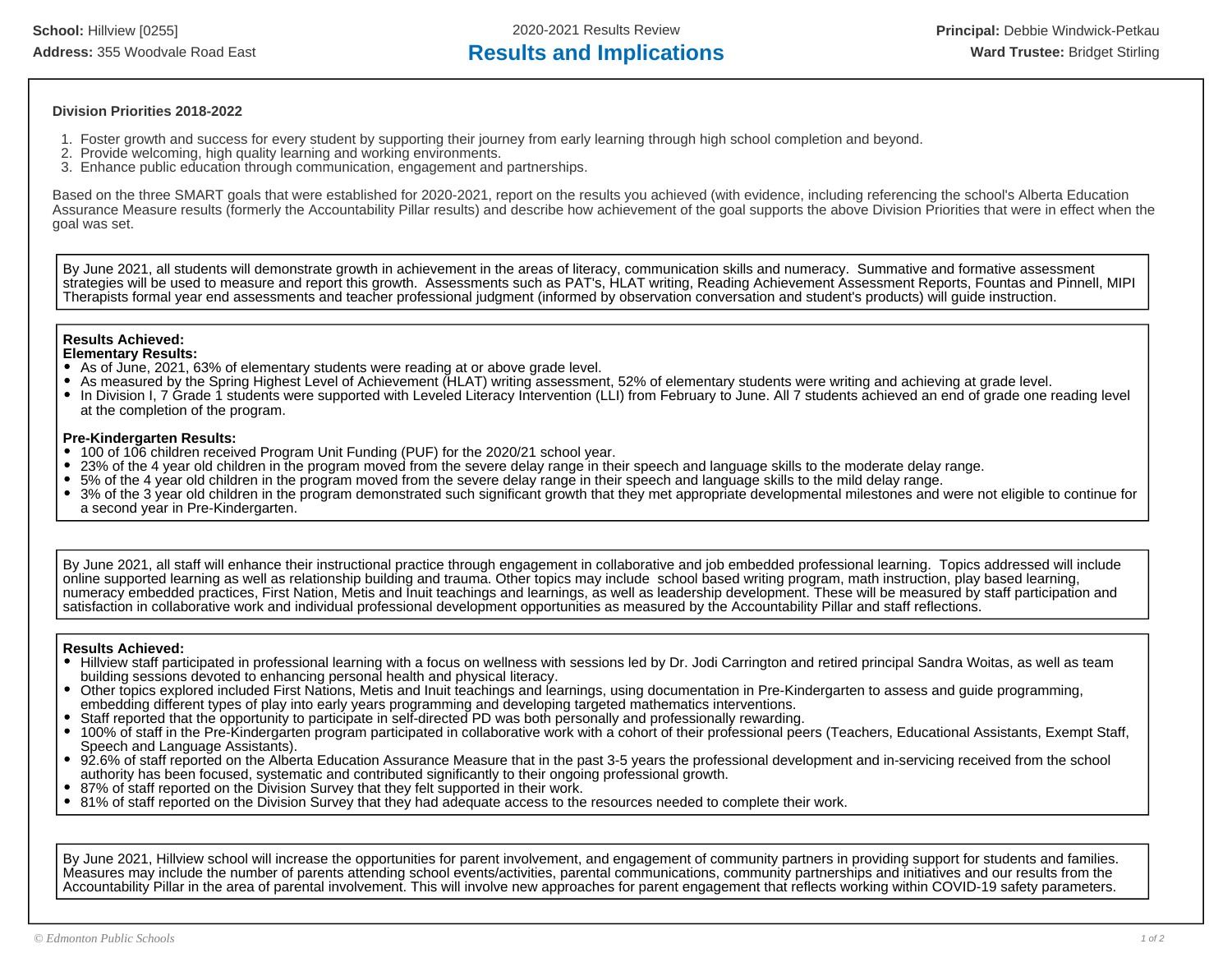## **Results Achieved:**

- A variety of virtual opportunities to connect parents with the school community were provided throughout the year including our beautiful online Remembrance Day Assembly, classroom-led assemblies, our first ever Virtual Christmas Concert, DancED Finale Assembly, National Indigenous Peoples Day, our Year-End Talent Show and the Grade 6 Virtual Farewell.
- Alberta Education Assurance Survey results indicated 95.3% satisfaction with parent involvement. This is an increase of 11.5% from the previous school year.  $\bullet$
- $\bullet$ Parent participation in virtual parent/teacher meetings and student-led conferences was maintained at an average of 75%.
- Community relationships with Woodvale Community League, Hillview Baptist Church and Churchill Manor Seniors Home continued to flourish, despite COVID-19  $\bullet$ limitations.
- Community service opportunities for students continued to be enhanced with the United Way Make Your Mark on Poverty grant.
- The Daily Breakfast Cart, funded by the Hillview Parents Association and Woodvale Community League, continued to provide morning nutrition for students, COVID style, with individually packaged items available in the classroom.
- School Council initiatives such as Tooth Fairy Pillows, Grade 6 Yearbooks and Reading Rewards continued despite COVID-19 limitations.
- $\bullet$ Kindness notes and handwritten notes of appreciation were distributed to every family in the school to thank them for their partnership. This was expanded to include community members including Essential Workers and the Churchill Manor Seniors Home.

### **What were the biggest challenges encountered in 2020/21?**

- A significant challenge for Hillview continued to be that of meeting the complex learning needs of our diverse student population, particularly students transitioning between in-person and online learning at multiple times throughout the year.
- Building relationships and maintaining a sense of family throughout the school and parent community was particularly difficult with the need to remain physically distant, wear masks and cohort.
- $\bullet$ This challenge in meeting complex learning needs was especially true for Kindergarten and Grade 1 students, who had not had consistent access to learning supports due to the COVID-19 learning interruption in the spring of 2020.
- Another major challenge faced was the ongoing staff shortages created by COVID isolation requirements and staff absences and illness.
- $\bullet$ The significant decrease in government funding for Program Unit Funded (PUF) children continued to have a major impact on the Pre-Kindergarten program. A significant number of staff reported feeling under-supported in their work due to the reduction in staff numbers. In addition, the number of children able to benefit from the impact of early learning supports in the Pre-Kindergarten program has reduced by almost 2/3.
- $\bullet$ Staff, particularly those in the Pre-Kindergarten program, reported a negative impact on mental health with fewer human resources to support complex children and job security threatened by funding changes.

## **What are the implications from 2020/21 that will impact your current year plan?**

- Continued focus on enhancing relationships with staff, students, families and the surrounding community.
- Continued focus on caring for the mental health of staff, students and families.
- Exploring best practices to support complex learners and provide high-impact interventions given the decrease in staff resources.
- $\bullet$ Enhancing the welcoming, caring school environment and ensuring we provide engaging activities within the parameters of our COVID protocols.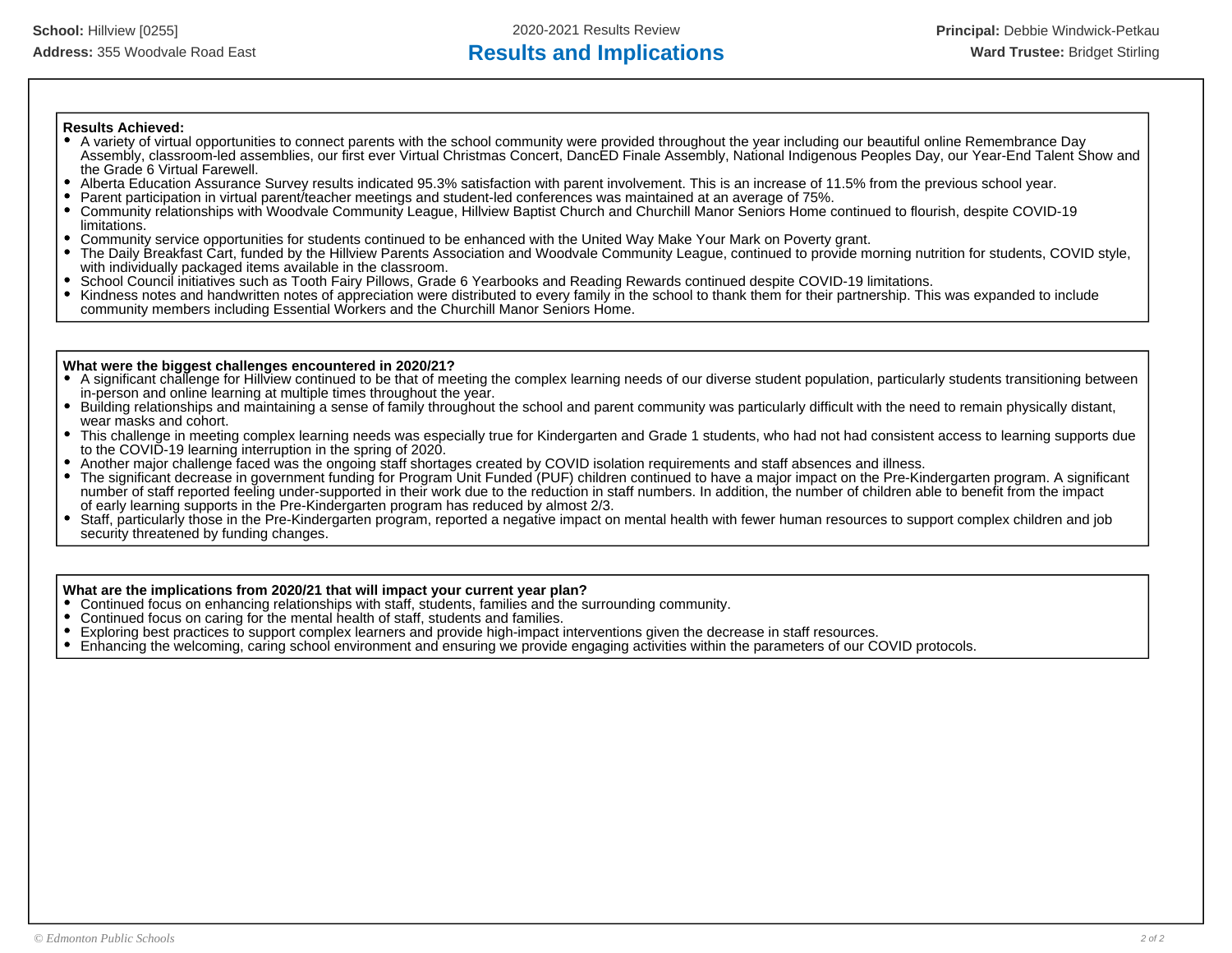# **Required Alberta Education Assurance Measures - Overall Summary**



**Spring 2021** 

## **Hillview School (7255)**

| <b>Assurance Domain</b>  |                                                                          | Hillview School (7255) |                            |                        | <b>Measure Evaluation</b> |             |                  |  |  |
|--------------------------|--------------------------------------------------------------------------|------------------------|----------------------------|------------------------|---------------------------|-------------|------------------|--|--|
|                          | <b>Measure</b>                                                           | Current<br>Result      | <b>Prev Year</b><br>Result | Prev 3 Year<br>Average | Achievement               | Improvement | Overall          |  |  |
|                          | <b>Student Learning Engagement</b>                                       | 86.5                   | n/a                        | n/a                    | n/a                       | n/a         | n/a              |  |  |
|                          | Citizenship                                                              | 90.0                   | 829                        | 853                    | Very High                 | Maintained  | <b>Excellent</b> |  |  |
|                          | 3-year High School Completion                                            | n/a                    | n/a                        | n/a                    | n/a                       | n/a         | n/a              |  |  |
| Student Growth and       | 5-year High School Completion                                            | n/a                    | n/a                        | n/a                    | n/a                       | n/a         | n/a              |  |  |
| Achievement              | <b>PAT: Acceptable</b>                                                   | n/a                    | n/a                        | 87.8                   | n/a                       | n/a         | n/a              |  |  |
|                          | <b>PAT: Excellence</b>                                                   | n/a                    | n/a                        | 11.2                   | n/a                       | n/a         | n/a              |  |  |
|                          | Diploma: Acceptable                                                      | n/a                    | n/a                        | n/a                    | n/a                       | n/a         | n/a              |  |  |
|                          | Diploma: Excellence                                                      | n/a                    | n/a                        | n/a                    | n/a                       | n/a         | n/a              |  |  |
| Teaching & Leading       | <b>Education Quality</b>                                                 | 96.7                   | 91.4                       | 95.2                   | Very High                 | Maintained  | <b>Excellent</b> |  |  |
| <b>Learning Supports</b> | Welcoming, Caring, Respectful and Safe Learning<br>Environments (WCRSLE) | 91.6                   | n/a                        | n/a                    | n/a                       | n/a         | n/a              |  |  |
|                          | <b>Access to Supports and Services</b>                                   | 94.4                   | n/a                        | n/a                    | n/a                       | n/a         | n/a              |  |  |
| Governance               | <b>Parental Involvement</b>                                              | 95.3                   | 83.8                       | 88.7                   | Very High                 | Maintained  | <b>Excellent</b> |  |  |
| For Intern<br>Notes.     |                                                                          |                        |                            |                        |                           |             |                  |  |  |

#### Notes:

1. Data values have been suppressed where the number of respondents/students is fewer than 6. Suppression is marked with an asterisk (\*).

- 2. The 2020/21 administration of the AEA survey was a pilot. The Citizenship measure was adjusted to reflect the introduction of the new AEA survey measures. In addition, participation in the survey was impacted by the COVID-19 pandemic. Evaluations have not been calculated as 2020/21 survey results are not comparable with other years.
- 3. Participation in the 2019/20 Diploma Exams was impacted by the COVID-19 pandemic. In the absence of Diploma Exams, achievement level of diploma courses were determined solely by school-awarded marks. Caution should be used when interpreting high school completion rate results over time.
- 4. The "N/A" placeholder for the "Current Result" for PAT and Diploma Exam measures are included until results can be updated in the Fall.
- 5. Aggregated PAT results are based upon a weighted average of percent meeting standards (Acceptable, Excellence). The weights are the number of students enrolled in each course. Courses included: English Language Arts (Grades 6, 9, 9 KAE), Français (6e et 9e année), French Language Arts (6e et 9e année), Mathematics (Grades 6, 9, 9 KAE), Science (Grades 6, 9, 9 KAE), Social Studies (Grades 6, 9, 9 KAE).
- 6. Participation in the Provincial Achievement Tests and Diploma Examinations was impacted by the fires in 2016 and 2019, as well as by the COVID-19 pandemic in 2020. Caution should be used when interpreting trends over time
- 7. Aggregated Diploma results are a weighted average of percent meeting standards (Acceptable, Excellence) on Diploma Examinations. The weights are the number of students writing the Diploma Examination for each course. Courses included: English Language Arts 30-1, English Language Arts 30-2, French Language Arts 30-1, Français 30-1, Mathematics 30-1, Mathematics 30-2, Chemistry 30, Physics 30, Biology 30, Science 30, Social Studies 30-1, Social Studies 30-2.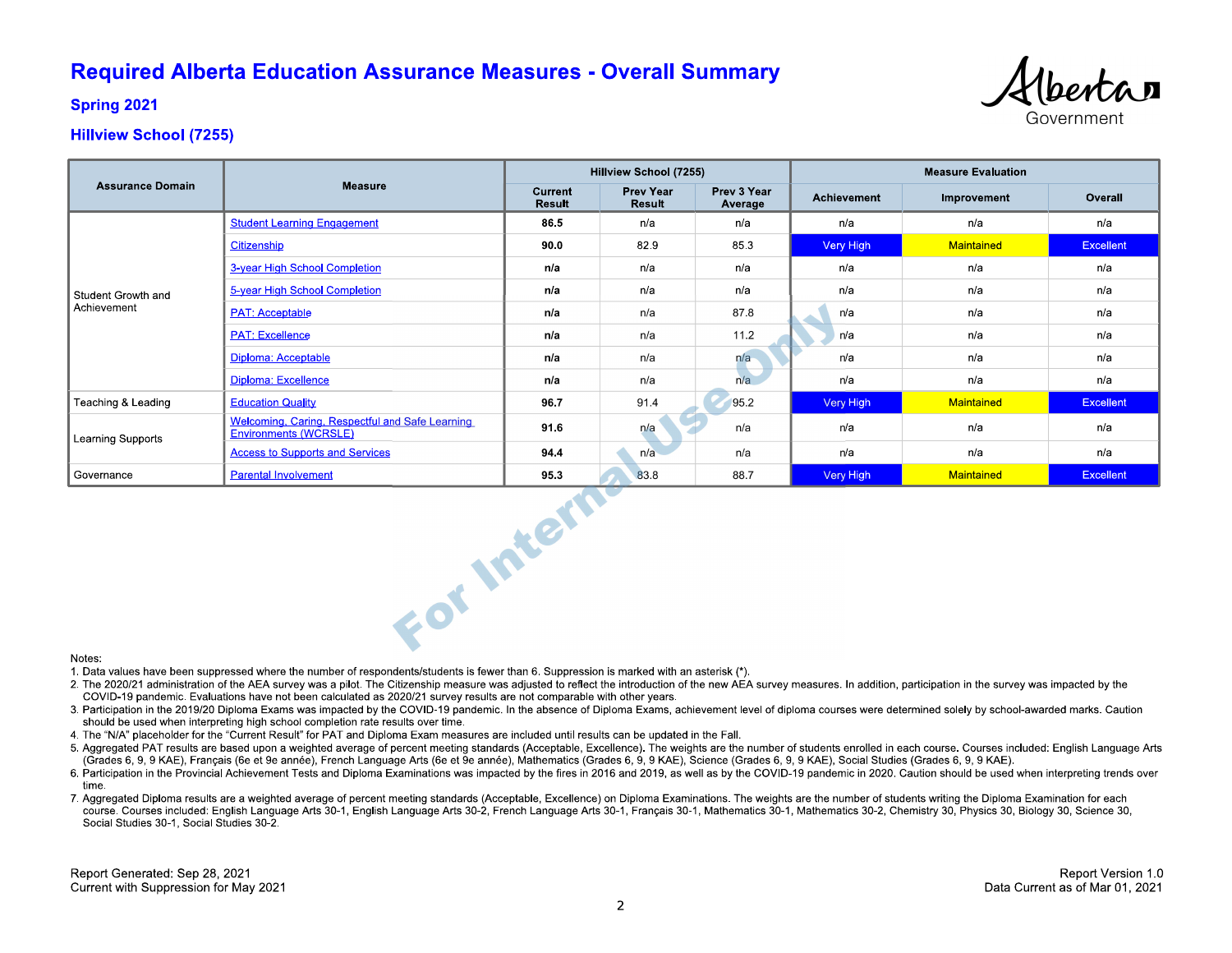#### **Division Priorities 2018-2022**

- 1. Foster growth and success for every student by supporting their journey from early learning through high school completion and beyond.
- 2. Provide welcoming, high quality learning and working environments.
- 3. Enhance public education through communication, engagement and partnerships.

The following SMART (Specific, Measureable, Attainable, Relevant, Time-Framed) goals have been established for the 2021/2022 school year. Select the Division Priority number that the goal supports from the drop-down box. Schools are to set one goal for each priority. Central DU's can set their goals around one or more priorities.

#### Goal: Success for every student

By June, 2022, all children will demonstrate growth in achievement in the areas of literacy, communications skills and numeracy. We will demonstrate in increase in the number of students achieving at or above grade level in the areas of reading and writing by 5% by applying literacy best practices at each grade level, by providing universal supports in all classrooms to support literacy and by providing targeted literacy interventions for students as needed. Growth in literacy and communication achievement will be measured by analysis of teacher awarded marks and therapist year end assessments, CAT4's, PAT's, HLAT writing, Fountas and Pinnell and teacher professional judgement. Growth in numeracy achievement will be measured by analysis of teacher awarded marks, CAT4's and PAT's. Catchment structures to share expertise and resources will continue to be explored including professional development and collaboration opportunities in the areas of literacy, communication and mathematics.

**Priority 1**

#### Goal: A focus on well-being and student citizenship

Welcoming, inclusive, safe and healthy learning environments for all students, staff and families is an area of focus at Hillview School. Enhanced staff capacity to identify and understand our commitment to promoting anti-racism and inclusion will be supported through resources from our Division. We will target maintaining an achievement evaluation of "Very High" in WCRSLE (Welcoming, Caring, Respectful and Safe Learning Environments) and in the area of Citizenship on the Alberta Education Assurance Measure. Catchment structures to share expertise and resources will continue to be explored including catchment collaboration and professional development conversations, First Nations, Metis and Inuit teachings and learnings, relationship building and trauma-informed practice, as well as resiliency work with Dr. Ungar.

**Priority 2**

#### Goal: Partnerships supporting student success

At Hillview School families will continue to be welcomed and engaged with opportunities to be involved with their child's education such as our Meet the Teacher event, Truth and Reconciliation Day, Remembrance Day Assembly, classroom-led assemblies, parent/teacher conferences, our Spring Concert, Artist in Residence experiences and National Indigenous Peoples Day. We will continue to partner with our School Council and parent fundraising association to provide experiences to enrich curricular understandings for our students and will continue to pursue opportunities for the entire community to support student success. An increase of 5% in parent participation for both the Division Satisfaction Survey and the Alberta Education Assurance Measures will be targeted through exploring and enhancing parental opportunities to take part.

**Priority 3**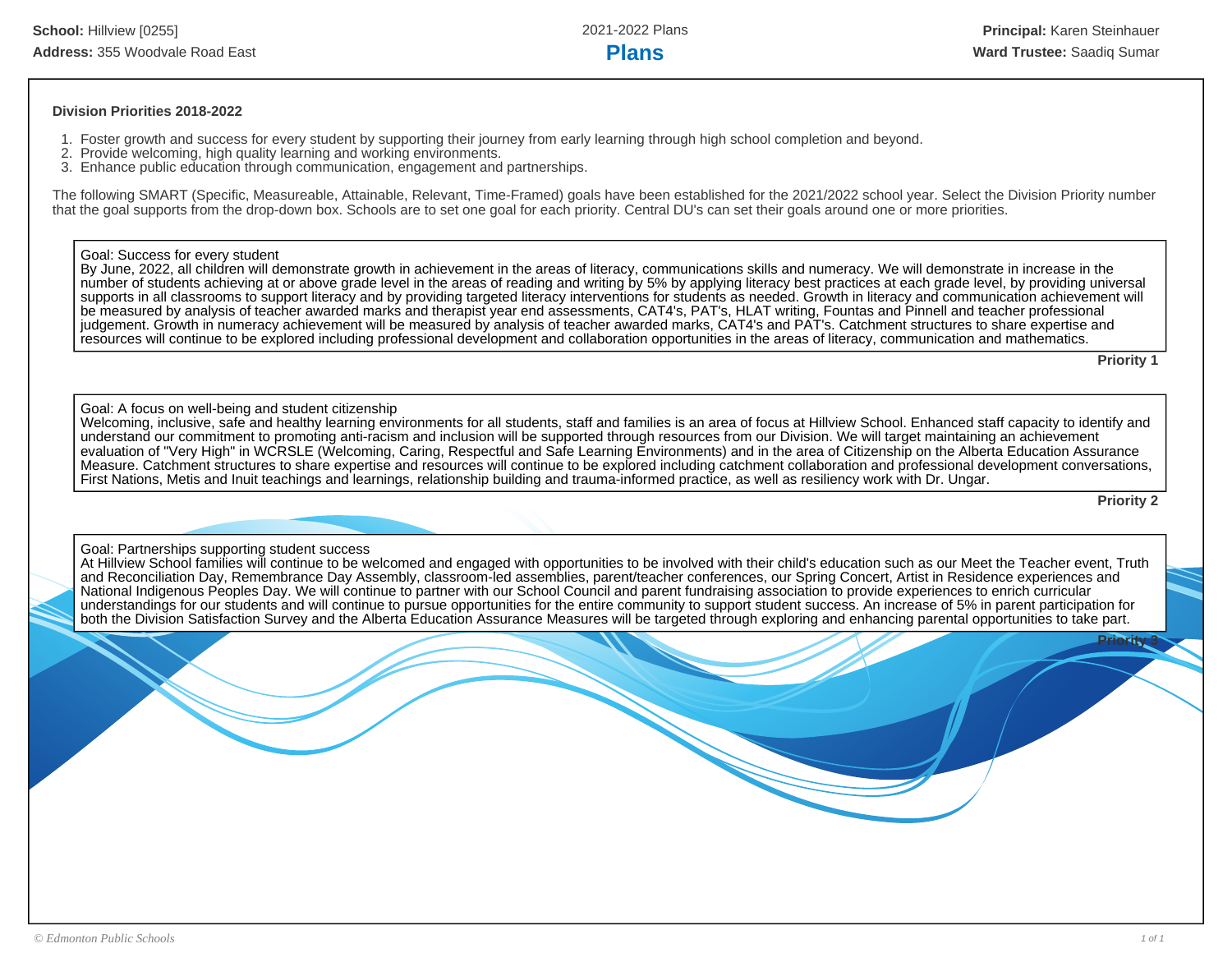**School:** Hillview [0255] 2021-2022 Revised Budget **Principal:** Karen Steinhauer

|                                         | 2021-22 Spring Proposed |                | 2021-22 Fall Revised |              |
|-----------------------------------------|-------------------------|----------------|----------------------|--------------|
| <b>Resources</b>                        | 1,064,623               |                |                      | 1,119,442    |
| <b>Internal Revenue</b>                 |                         | $\overline{0}$ |                      | $\Omega$     |
| <b>REVENUE TOTAL</b>                    |                         | 1,064,623      |                      | 1,119,442    |
| Classroom                               | 6.000000                | 616,992        | 6.256000             | 643,317      |
| Leadership                              | 1.000000                | 144,655        | 1.000000             | 136,201      |
| <b>Teaching - Other</b>                 | .000000                 | $\overline{0}$ | .000000              | $\Omega$     |
| <b>Teacher Supply</b>                   | .000000                 | 33,312         | .000000              | 25,000       |
| <b>TOTAL TEACHER</b>                    | 7.000000                | 794,959        | 7.256000             | 804,518      |
| (% of Budget)                           |                         | 74.67%         |                      | 71.87%       |
| Exempt (Hourly/OT)                      | .000000                 | $\overline{0}$ | .000000              | $\mathbf{0}$ |
| <b>Support</b>                          | 1.500000                | 91,208         | 2.320000             | 133,914      |
| <b>Support (Supply/OT)</b>              | .000000                 | 3,244          | .000000              | 5,500        |
| <b>Custodial</b>                        | 1.500000                | 101,186        | 1.500000             | 101,186      |
| <b>Custodial (Supply/OT)</b>            | .000000                 | 5,000          | .000000              | 5,000        |
| <b>TOTAL NON-TEACHER</b>                | 3.000000                | 200,638        | 3.820000             | 245,600      |
| (% of Budget)                           |                         | 18.85%         |                      | 21.94%       |
| <b>TOTAL STAFF</b>                      | 10.000000               | 995,597        | 11.076000            | 1,050,118    |
| (% of Budget)                           |                         | 93.52%         |                      | 93.81%       |
| <b>SUPPLIES, EQUIPMENT AND SERVICES</b> |                         | 36,700         |                      | 40,198       |
| <b>INTERNAL SERVICES</b>                |                         | 32,326         |                      | 29,126       |
| <b>TOTAL SES</b>                        |                         | 69,026         |                      | 69,324       |
| (% of Budget)                           |                         | 6.48%          |                      | 6.19%        |
| <b>TOTAL AMOUNT BUDGETED</b>            |                         | 1,064,623      |                      | 1,119,442    |
| <b>Carry Forward Included</b>           |                         | $\mathbf 0$    |                      | $\mathbf{0}$ |
| <b>Carry Forward to Future</b>          |                         | 0              |                      | $\mathbf{0}$ |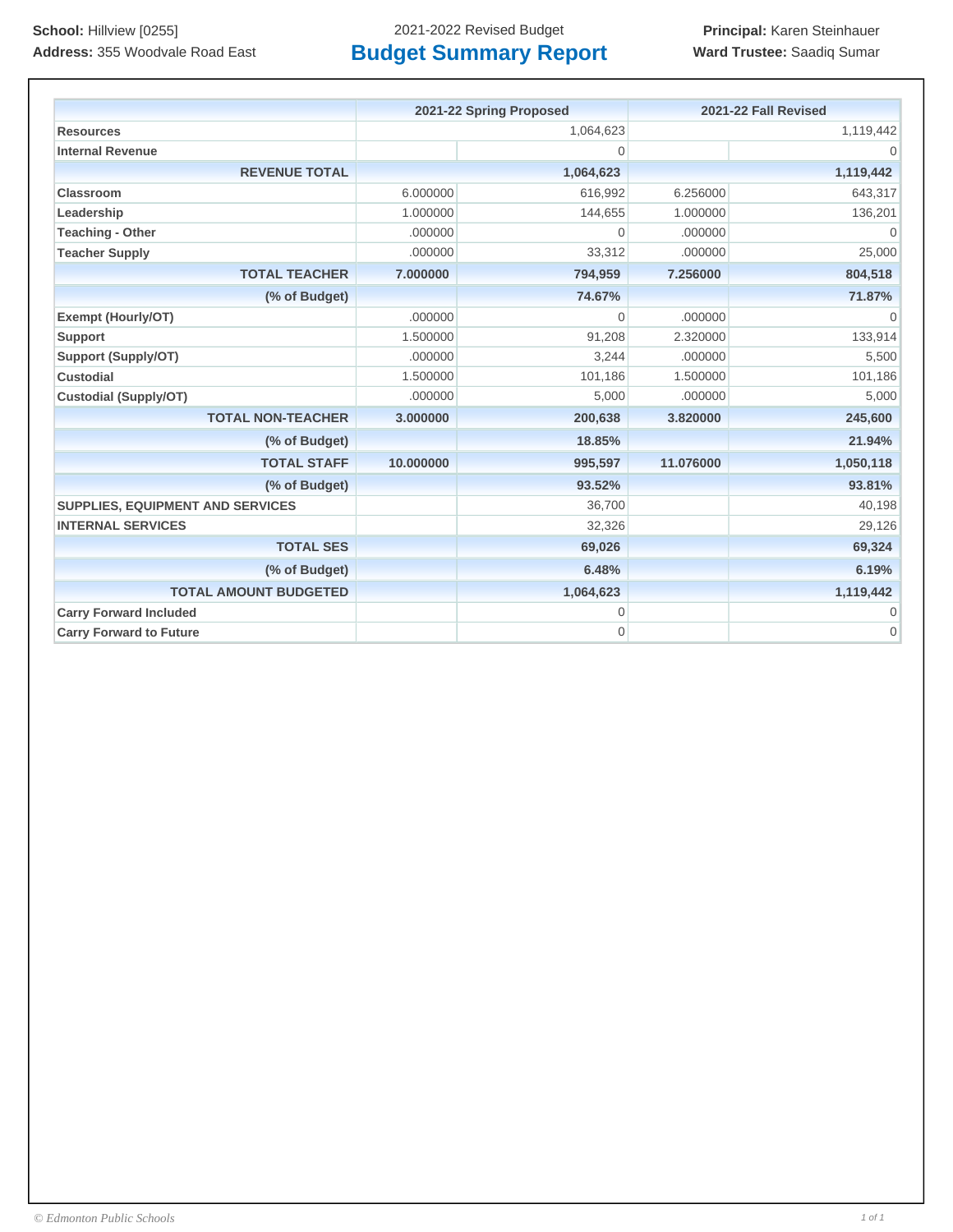| <b>Enrolment</b>   |         | <b>Staff FTE</b> |                 | <b>Budget</b>              |                   |      |
|--------------------|---------|------------------|-----------------|----------------------------|-------------------|------|
| Normalized         | 104.000 | Custodial        | 0.000000        | <b>Salaries</b>            | \$1,927,129       | 96%  |
| Weighted           | 0.000   | Exempt           | 4.000000        | Supplies, Equip., Services | \$81,713          | 04%  |
| Regular            | 104     | Support          | 10.740000       |                            |                   |      |
|                    |         | Teacher          | 7.250000        |                            |                   |      |
| <b>Year Opened</b> |         |                  | Total 21.990000 |                            | Total \$2,008,842 | 100% |

#### School Philosophy

The Hillview Pre-Kindergarten Program provides children with severe special needs an individualized play-based program that creates a safe and appropriate environment for early childhood development. We believe this type of child-centered and developmentally appropriate programming fosters active learning, socialization and independence in our program's children. Our children and their families are provided the supports necessary to gain a sense of pride and self-confidence as they successfully develop functional life skills necessary for further learning.

#### Community Profile

Hillview is situated in the Woodvale Community of Mill Woods. The immediate area includes single family dwellings, a multi family housing development, rental apartments, and some condominiums. Hillview has a wonderfully diverse student population, with a variety of ethnic and cultural backgrounds with differing socio-economic standards. Our Pre-Kindergarten Program supports children from a variety of southeast Edmonton communities. Many of our program children are bussed in from these southeast communities.

#### Programs and Organization

The Pre-Kindergarten Program provides transdisciplinary intervention and support to pre-school children with severe developmental delays and is directly funded through Alberta Education Program Unit Funding. The children we serve range in age from 2.8 to 4.8 years who have a severe delay in their development. Each class has a team of professionals who work with children on speech, mobility and everyday tasks such as communicating and exploring through play. Children attend five half days of programming each week and most are bussed to the school.

#### School Community Relationships

Community supports play an important role in the success of our students. At this time our school does not have partnerships we are able to share publicly.